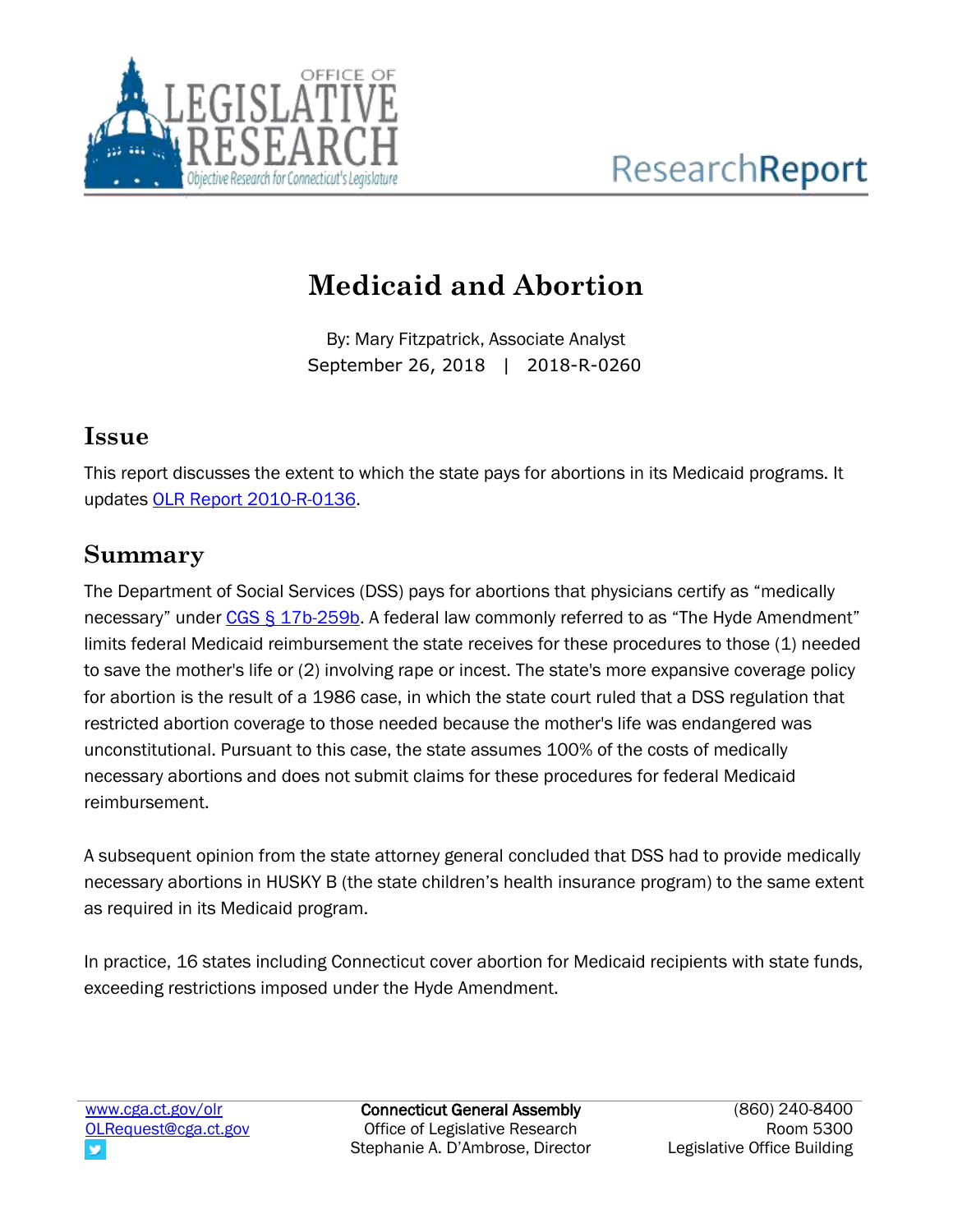## **Hyde Amendment**

At least partly in response to the landmark abortion rights U.S. Supreme Court decision, *Roe v. Wade*, Congress enacted restrictions on public funding for abortion in 1976 [\(P.L. 94-439\)](http://uscode.house.gov/statutes/pl/94/439.pdf). The legislation (called the Hyde Amendment after its chief proponent, Rep. Henry Hyde), limited federal funding for abortions to those cases in which they were necessary to save the mother's life. For a brief period, Congress added coverage to include cases of rape, incest, and physical health damage to the women, but these were repealed by 1981. In 1993, the exceptions for rape and incest were re-inserted [\(P.L. 103-112\)](https://www.gpo.gov/fdsys/pkg/STATUTE-107/pdf/STATUTE-107-Pg1082.pdf) and these, along with life endangerment, remain the three exceptions today [\(P.L. 115-31\)](https://www.congress.gov/115/plaws/publ31/PLAW-115publ31.pdf).

## **Doe v. Maher (40 Conn. Supp. 394, 1986)**

In 1986, a Medicaid recipient and her physician brought a class action suit against the Department of Income Maintenance (predecessor agency to DSS) challenging the legality and constitutionality of the state regulation that restricted DSS payment for abortion to that necessary because the woman's life would be endangered if the pregnancy were carried to term. The court held in that case that such a restriction violated the due process, equal protection, and equal rights amendments of the state constitution.

## **Attorney General Opinion as to Applying Doe to HUSKY B**

In 1998, DSS requested a formal opinion from the attorney general as to whether childbearing girls in the HUSKY B program had the same rights to abortion as those available to young women in the HUSKY A (Medicaid for children and their caretaker adults) program. DSS believed that since the *Doe* case applied only to Medicaid, it had no bearing on HUSKY B, which is a separate, federal program (State Children's Health Insurance Program or SCHIP). DSS's drafted HUSKY B regulations would have limited the coverage to that allowed by the current Hyde language.

The attorney general concluded that the differences between HUSKY A and B were not legally sufficient to render *Doe* inapplicable to HUSKY B. In [the opinion,](https://portal.ct.gov/AG/Opinions/1998-Formal-Opinions/Joyce-A-Thomas-Department-of-Social-Services-1998022-Formal-Opinion-Attorney-General-of-Connecticut) he said that he believed that application of the regulation would violate the state constitution and concluded that DSS had to provide medically necessary abortions in HUSKY B to the same extent as provided in the state's Medicaid program.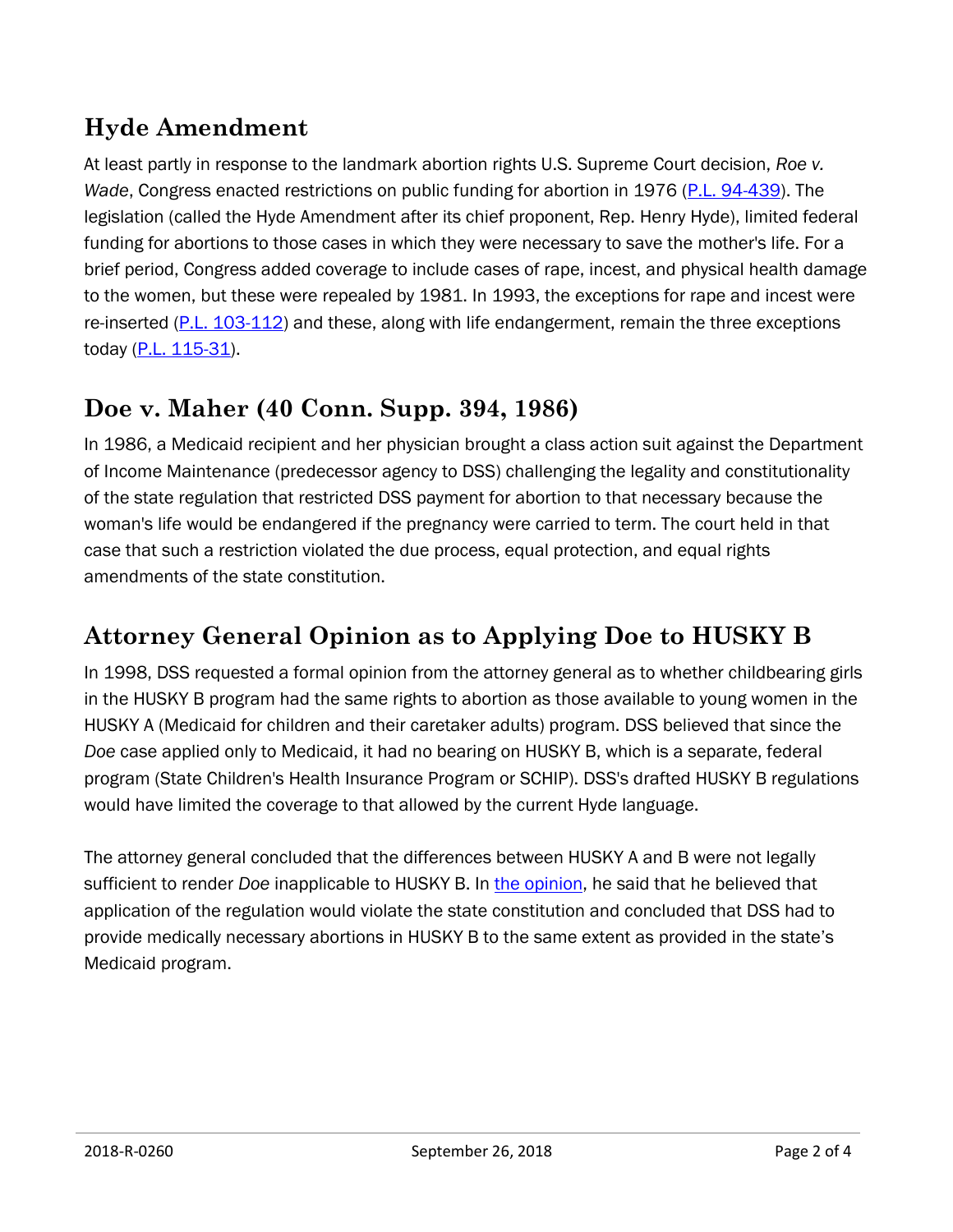## **Current DSS Policy**

DSS regulations state that DSS will pay physicians for all abortions that a physician certifies as medically necessary, regardless of whether the (1) woman's life would be endangered by carrying the fetus to term or (2) pregnancy is a result of rape or incest [\(Conn. Agency Regs., §§ 17b-262-](https://eregulations.ct.gov/eRegsPortal/Browse/RCSA/%7BD49B5CC6-1613-40D5-9E08-6DF7C559395D%7D) [348\(r\)\(3\)\)](https://eregulations.ct.gov/eRegsPortal/Browse/RCSA/%7BD49B5CC6-1613-40D5-9E08-6DF7C559395D%7D).

The physician alone determines medical necessity, which is defined as those health services required to prevent, identify, diagnose, treat, rehabilitate, or ameliorate an individual's medical condition, including mental illness, or its effects, in order to attain or maintain the individual's achievable health and independent functioning, provided such services are:

- 1. consistent with generally accepted standards of medical practice;
- 2. clinically appropriate in terms of type, frequency, timing, site, extent, and duration and considered effective for the individual's illness, injury, or disease;
- 3. not primarily for the convenience of the individual, the individual's health care provider, or other health care providers;
- 4. not more costly than an alternative service or sequence of services at least as likely to produce equivalent therapeutic or diagnostic results as to the diagnosis or treatment of the individual's illness, injury, or disease; and
- 5. based on an assessment of the individual and his or her medical condition [\(CGS 17b-259b\)](https://www.cga.ct.gov/current/pub/chap_319v.htm#sec_17b-259b).

According to DSS, this policy applies to all HUSKY Health programs, including:

- 1. HUSKY A, which is Medicaid for children, parents, caregivers, and pregnant women;
- 2. HUSKY B, the State's Children's Health Insurance Program;
- 3. HUSKY C, which is Medicaid for elderly individuals and those living with blindness or disability; and
- 4. HUSKY D, which is Medicaid for low-income individuals.

#### **Other States**

According to the Kaiser Family Foundation (KFF), 16 states in practice cover abortion for Medicaid recipients with state funds, exceeding restrictions imposed under the Hyde Amendment, as shown in Figure 1. Some of these states, like Connecticut, do so as the result of a court order. (According to KFF, Arizona is subject to such a court order, but does not provide such coverage in practice.)